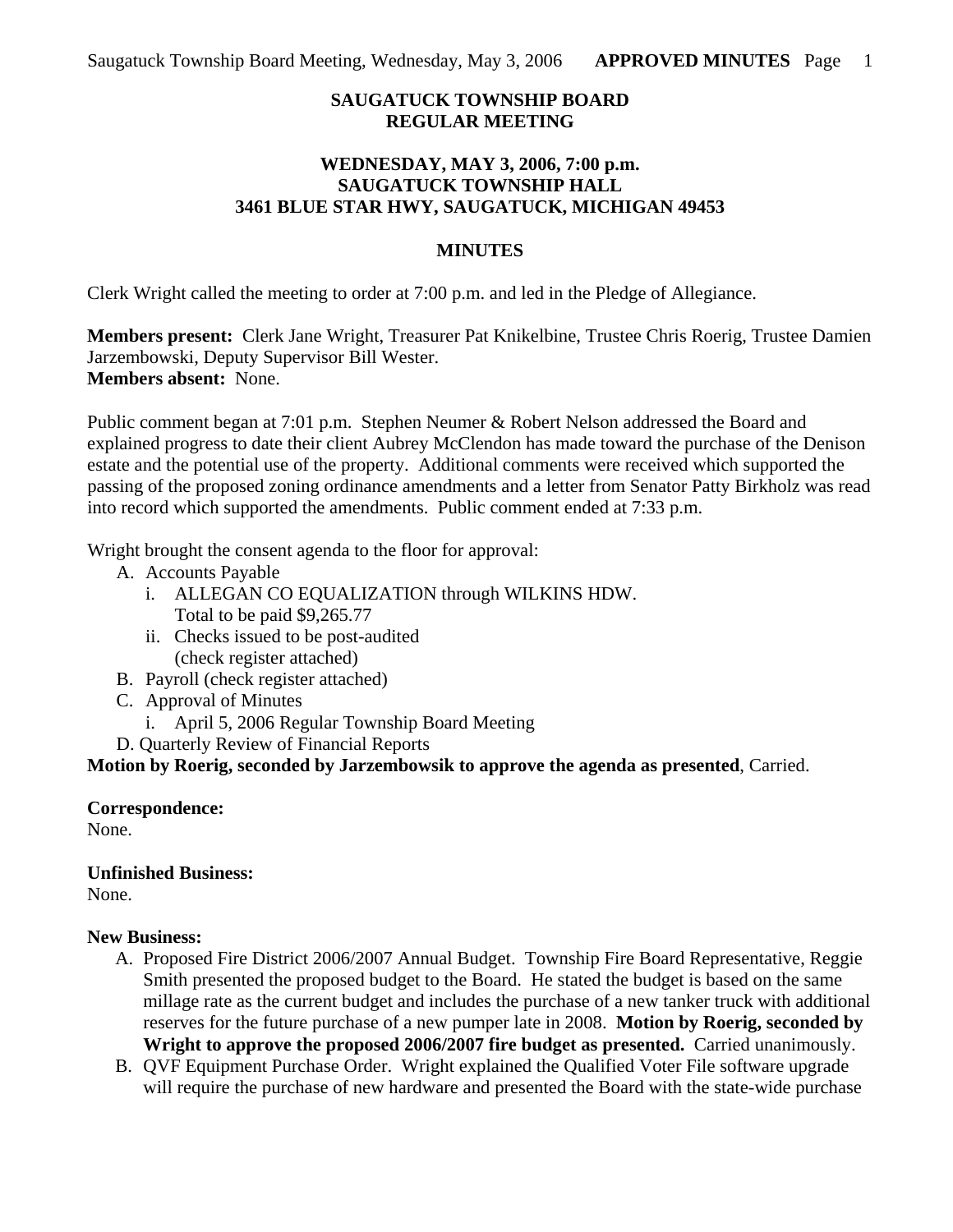order. **Motion by Roerig, seconded by Knikelbine to approve the purchase of a new QVF computer as mandated by the State.** Carried unanimously.

- C. Proposed Zoning Ordinance Amendments. Wright stated the Board would address as many amendments as would allow for a 10:00 pm adjournment.
	- i. Tree Preservation. Jarzembowski presented the amendment that would create a tree preservation zone along Blue Star Hwy, I-196, and the Commercial and Industrial zones. **Motion by Roerig, seconded by Jarzembowski to adopt the Tree Preservation (section 17) zoning ordinance amendment as presented.** Board discussion ensued with questions regarding enforcement, protection for private property owners, and the intent to provide a means to control development clear cutting. Roerig called the question at 8:10 pm and requested roll call voting directed by Wester for the ordinances. Wright-yes, Roerig-yes, Knikelbine-yes, Jarzembowski-yes. Motion carried unanimously.
	- ii. Parking Areas, Landscaping & Access Management. **Motion by Roerig, seconded by Jarzembowski to adopt the Parking Areas, Landscaping and Access Management (Sections 29-34) zoning ordinance amendment as presented.** Planning Commission members present verified the amendment pertains to new commercial development and discussion took place. Roerig called the question at 8:16 pm. Knikelbine-yes, Jarzembowski-yes, Roerig-yes, Wright-yes. Motion carried unanimously.
	- iii. Site Plan Review Notification. PC verified the State requires notification of neighbors when special approvals are given, but no requirements exist for simple site plan reviews. The proposed amendment would require notification to adjacent property owners when a site plan will be reviewed by the Commission. **Motion by Roerig, seconded by Wright to adopt the Site Plan Review Notification (section 28) zoning ordinance amendment as presented.** Having no questions from the Board, Wester requested the vote at 8:20 pm. Roerig-yes, Knikelbine-yes, Jarzembowski-yes, Wright-yes. Motion carried unanimously.
	- iv. R-4 Lakeshore Open Space Zone District. Wester read the permitted uses and requirements of the newly developed R-4 zone which would affect the Northwest corner of the township. Roerig stated the district would preserve the character of some very unique land within the township. Additional discussion took place regarding written communications from a property owner and related issues. **Motion by Roerig, seconded by Jarzembowski to adopt the R-4 Lakeshore Open Space Zone District (sections 19-21) zoning ordinance amendment as presented.** Roerig called the question at 8:30 pm. Roerig-yes, Wright-yes, Knikelbine-yes, Jarzembowski-yes. Motion carried unanimously.
	- v. Billboards and Signs. Wester read the requirements for allowable signs. **Motion by Jarzembowski, seconded by Roerig to adopt the Billboards and Signs (sections 1- 12) zoning ordinance amendment as presented.** Wright asked if removing portable signs under any circumstance is fair for those businesses that currently use them. Roerig stated the intent is to maintain consistency for signage within the township. Additional discussion ensued regarding seasonal signage, banners, and allowance for non-conforming existing signs. Roerig called the question at 8:40 pm. Roerig-yes, Wright-yes, Jarzembowski-yes, Knikelbine-yes. Motion carried unanimously.
	- vi. Private Roads. Wester read the requirements for the creation of new private roads. **Motion by Roerig, seconded by Jarzembowski to adopt the Private Roads (section 13) zoning ordinance amendment as presented.** Wright asked why a list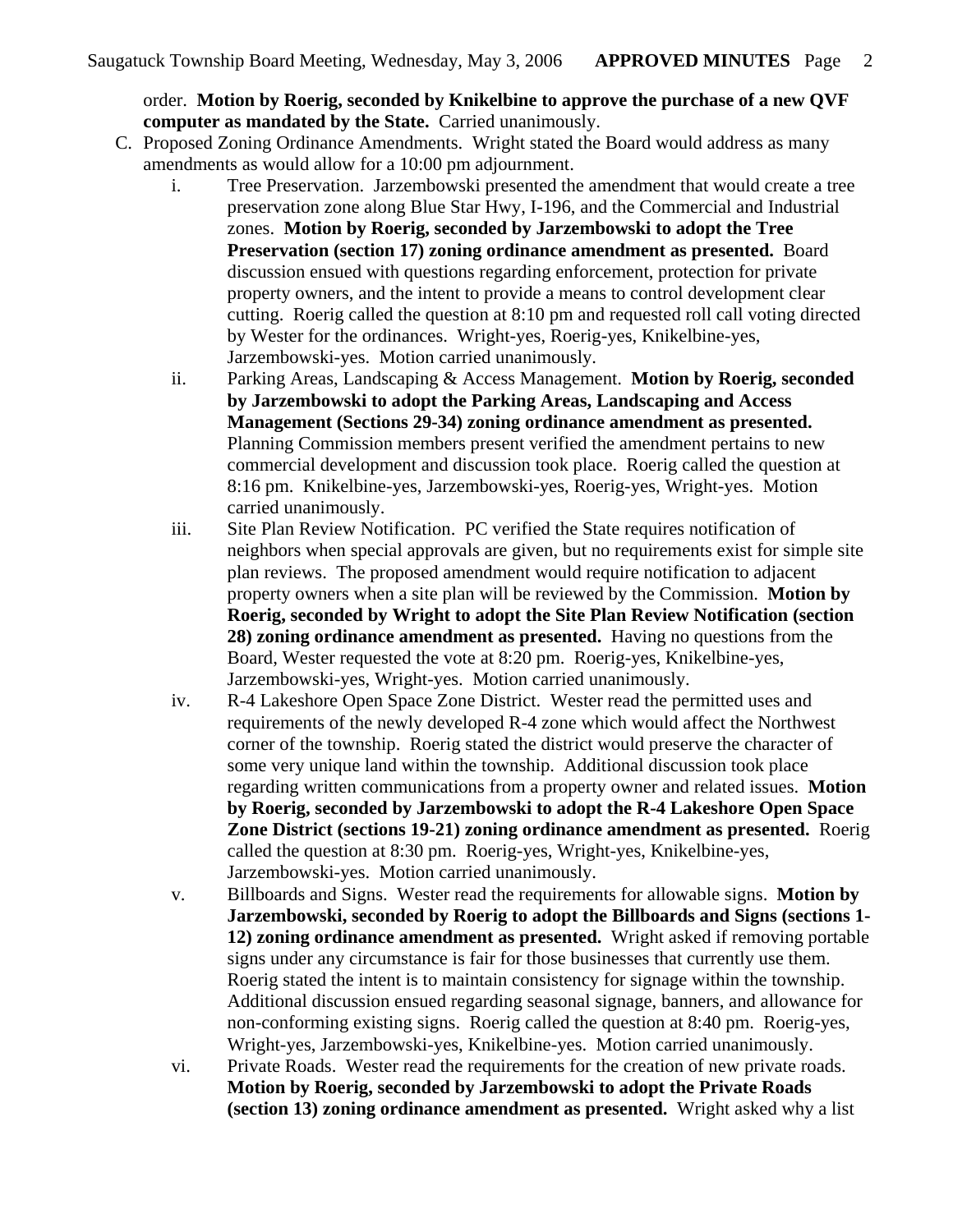of specific trees are included as protected, while others are not. Roerig stated it can be used to help applicants identify favored native or unique trees sometimes changing the location of the road. Additional discussion took place and Board noted all the amendments are evolving documents that have the ability to change with future needs. Roerig called the question at 8:54. Roerig-yes, Wright-yes, Jarzembowski-yes, Knikelbine-yes. Motion carried unanimously.

- vii. Accessory Buildings, Garages, and Accessory Dwelling Units. Wester noted property in the A-1 and A-2 districts are exempt from the accessory building requirement which places a new building or garage behind the primary building and limits the size for lots under 5 acres. **Motion by Knikelbine, seconded by Wright to deny the Accessory Buildings, Garages, and Accessory Dwelling Units (sections 14-16) zoning ordinance amendment.** Roerig asked for a basis for the denial. Wright stated the amendment allows for more than one residential unit on a single lot. Knikelbine noted there was no demand for this allowance brought before the Commission and could be allowed by the ZBA under a variance request. Both agreed it would be an administrative nightmare to ensure the requirements are met. Roerig asked if we are throwing out some good with the bad. Wright suggested returning the sections to the Planning Commission to separate the three issues. PC Chair Hansen stated sections 14 and 15 go together and verified the Board did not want to allow section 16, ADU's. **Knikelbine withdrew the original motion, Wright withdrew the second. Motion by Knikelbine, seconded by Wright to return sections 14-16 to the Planning Commission and request the removal of Accessory Dwelling Units from the amendment.** Roerig called the question at 9:01 pm. Wright-yes, Jarzembowski-yes, Knikelbine-yes, Roerig-yes. Motion carried unanimously.
- viii. Outdoor Lighting. Wester read the requirements of the amendment. **Motion by Roerig, seconded by Jarzembowski to adopt the Outdoor Lighting (section 18) zoning ordinance amendment as presented.** Wright stated concern over enforceability of the ordinance. Roerig stated the intent is for control over new commercial development. Wright verified the ordinance covers all property in the township. Board discussed ramifications of the ordinance as well as comparisons to the existing lighting ordinance. Roerig called the question at 9:16 pm. Roerig-yes, Jarzembowski-yes, Knikelbine-yes, Wright-yes. Motion carried unanimously.
- ix. Building Design and Architectural Standards. Wester read the requirements for building design in all districts for specified uses. **Motion by Roerig, seconded by Jarzembowski to adopt the Building Design and Architectural Standards (sections 22-27) zoning ordinance amendment as presented.** Wright stated this will require new commercial buildings to look conducive to the area. Jarzembowski noted the guidelines are to encourage desirable structures and make for a better looking area. Wright called the question at 9:25 pm. Knikelbine-yes, Wright-yes, Roerig-yes, Jarzembowski-yes. Motion carried unanimously.
- x. R-1 and C-2 Rezoning of a Parcel near Exit 41. PC member Joe Milaukas identified the parcel affected noting the C-3 and Interstate Overlay District had been mistakenly extended beyond the desired boundary and this rezoning would limit the parcel to a less intense use, adding the C-2 was a typographical error and should be C-1. Jarzembowski stated the owner of the parcel had been notified of the proposed change and has no objections. **Motion by Roerig, seconded by Jarzembowski to adopt the R-1 and C-1 Rezoning of a parcel (sections 35-36) zoning ordinance amendment with corrections.** After limited discussion Wester requested the vote at 9:30 pm.